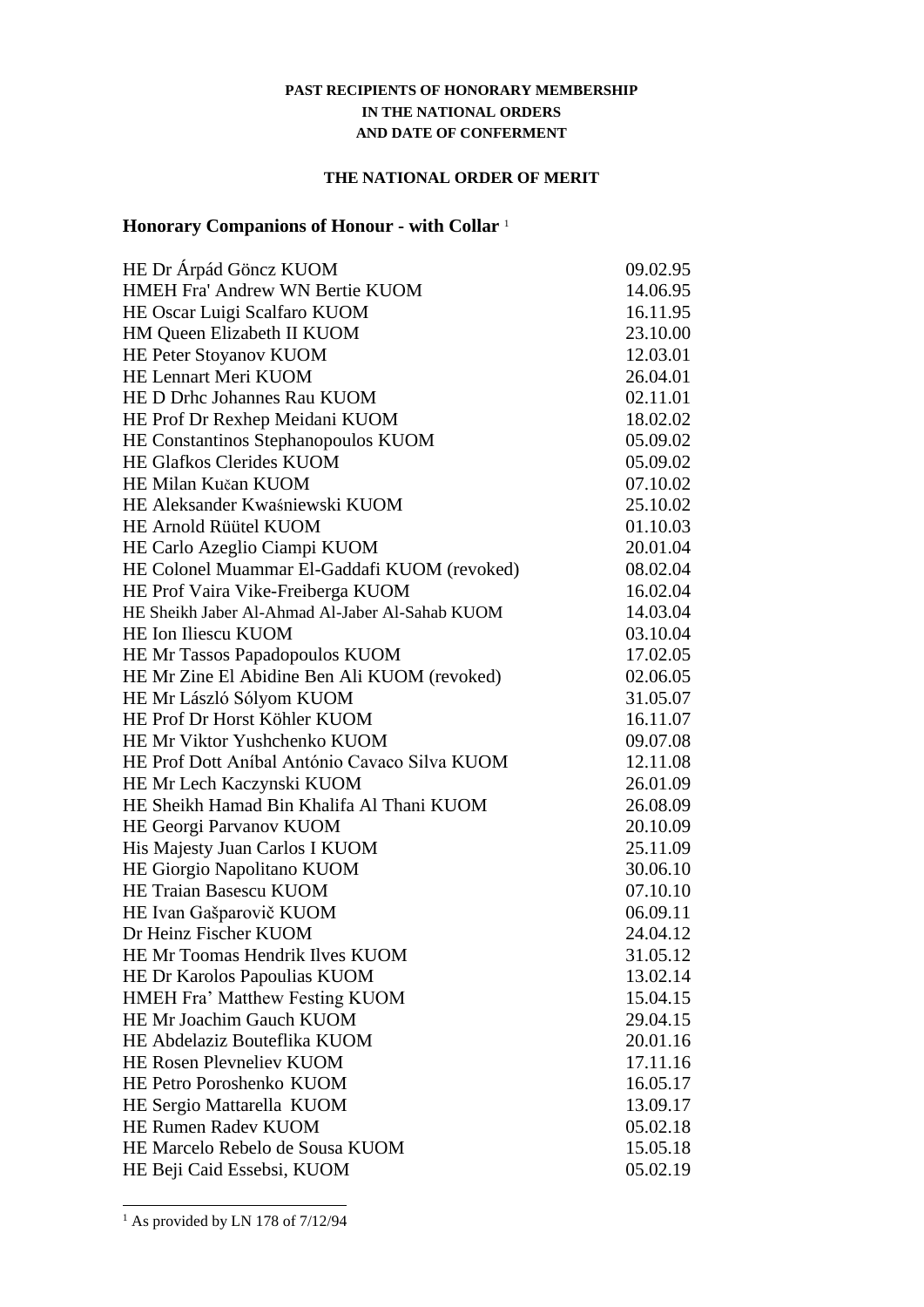# **Honorary Companions of Honour**

| HE Dr Richard Von Weizsacker KUOM                | 22.10.90 |
|--------------------------------------------------|----------|
| HE Dr George Vassiliou KUOM                      | 28.06.91 |
| HE Professor Francesco Cossiga KUOM              | 18.09.91 |
| HM Queen Elizabeth II KUOM                       | 28.05.92 |
| HE Baron Felice Catalano di Melilli KUOM         | 08.10.92 |
| HE Oscar Luigi Scalfaro KUOM                     | 11.10.93 |
| HE Dr Egon Klepsh KUOM                           | 25.03.94 |
| HE Dr Mario Soares KUOM                          | 09.10.94 |
| HE Cardinal Angelo Sodano KUOM                   | 04.02.95 |
| HE Count Don Carlo Marullo di Condojanni KUOM    | 13.01.00 |
| <b>HE Toomas Savi KUOM</b>                       | 30.04.01 |
| <b>HE Mart Laar KUOM</b>                         | 30.04.01 |
| HE Frau Christina Rau KUOM                       | 05.11.01 |
| HE Gerhard Schröder KUOM                         | 05.11.01 |
| HE Wolfgang Thierse KUOM                         | 05.11.01 |
| HE Mrs Jolanta Kwaśniewska KUOM                  | 25.10.02 |
| <b>HE Leszek Miller KUOM</b>                     | 25.10.02 |
| HE Longin Pastusiak KUOM                         | 25.10.02 |
| HE Marek Borowski KUOM                           | 25.10.02 |
| HE Constantinos Simitis KUOM                     | 14.11.02 |
| HE Apostolos Kaklamanis KUOM                     | 14.11.02 |
| Senator Marcello Pera KUOM                       | 20.01.04 |
| Dr Pierferdinando Casini KUOM                    | 20.01.04 |
| Dr Silvio Berlusconi KUOM                        | 20.01.04 |
| Mr Stjepan Mesic KUOM                            | 26.10.06 |
| HE Alberto Aza Arias KUOM                        | 25.11.09 |
| HE Miguel Ángel Moratinos Cuyaubé KUOM           | 25.11.09 |
| HE Bailiff Albrecht Freiherr von Boeselager KUOM | 15.04.15 |
| Ms Daniela Schadt KUOM                           | 29.04.15 |

## **XIRKA ĠIEĦ IR-REPUBBLIKA**

# **Honorary Members**

| HE Colonel Muammar Gaddafi SG (revoked) | 05.12.75 |
|-----------------------------------------|----------|
| HE Professor Giovanni Leone SG          | 06.12.75 |
| HE Mr Li Xiannian SG                    | 22.11.84 |
| HE Mr Kim Il Sung SG                    | 01.08.85 |
| HE Mr Jose Manuel Durao Barroso SG      | 10.10.94 |
| HE Mr Jose Manuel Briosa E Gala SG      | 10.10.94 |
| HE Mr Joao Diogo Nunes Barata SG        | 10.10.94 |
| General Carlos Azeredo SG               | 00.10.94 |
| HE Antonio Syder Santiago SG            | 10.10.94 |
| HE Mons. Giovanni Battista Re SG        | 04.02.95 |
| HE Mons. Jean-Louis Tauran SG           | 04.02.95 |
| HE Mons. Pier Luigi Celata SG           | 04.02.95 |
| HE Dott Dino Marrajeni SG               | 14.06.95 |
|                                         |          |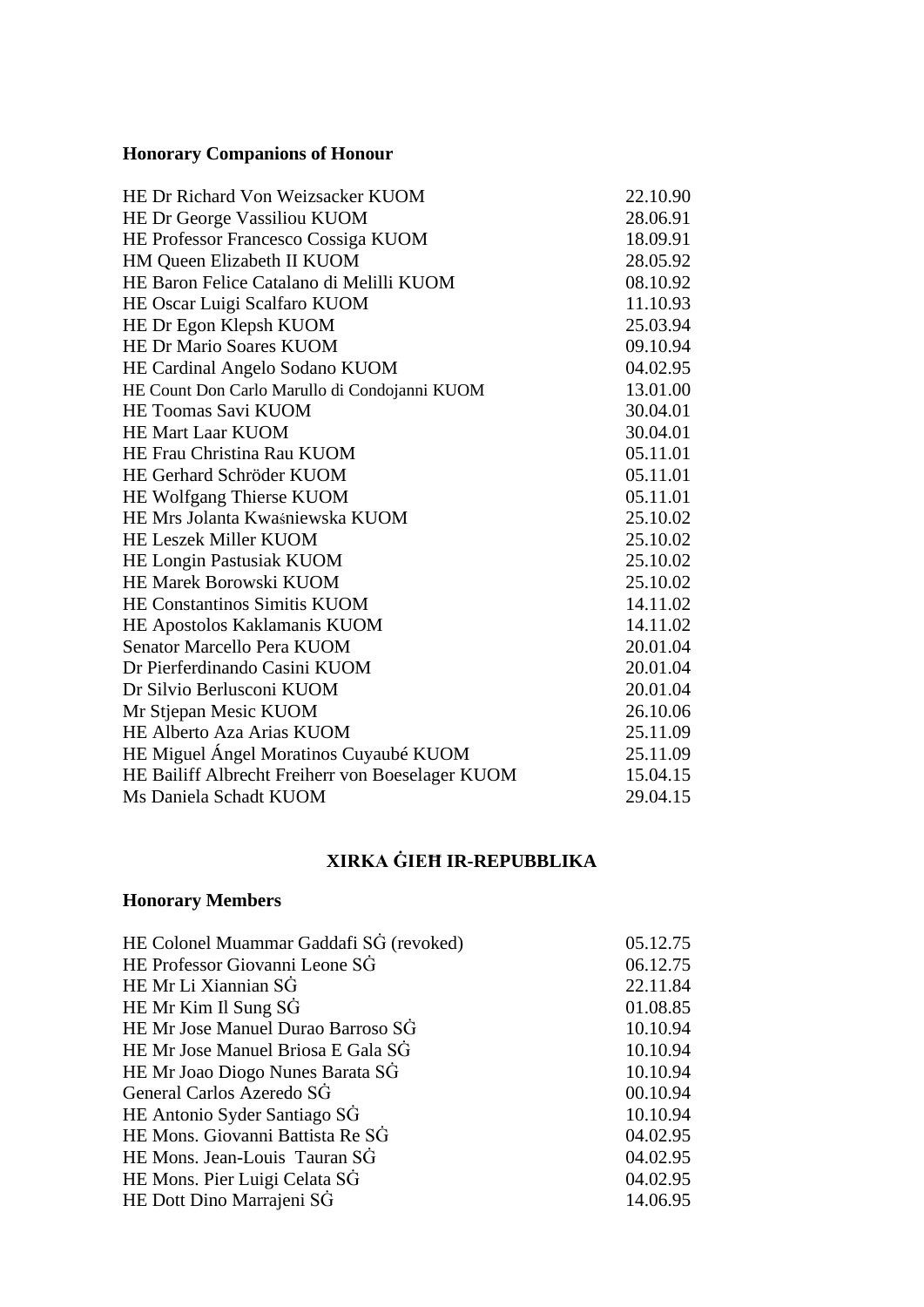HE Mrs Susanna Agnelli SĠ 28.12.95 HE Mr Gaetano Gifuni SĠ 28.12.95 HE Dr Marco Colombo SĠ 28.12.95 HE Mr Giulio di Lorenzo Badia SĠ 28.12.95 HE Dr Luigi Amaduzzi SĠ 28.12.95 General CA Paolo Scaramucci SĠ 28.12.95 Dr Giorgio Boggio SĠ 13.12.00 HE Nadejda Mihaylova SG 30.03.01 HE Ilko Semerdiiev SG 30.03.01 HE Dimitar Lazarov SĠ 30.03.01  $Mrs$  Helle Meri S $\dot{G}$  30.04.01 HE Jaak Jõerüüt SĠ 30.04.01 HE Erwin Teufel SG 05.11.01 HE Klaus Wowereit SG 05.11.01 Mr Rüdiger Frohn SG 05.11.01 General Harald Kujat SG 05.11.01 Mr Jürgen Chrobog SG 05.11.01 Dr Gunter Pleuger SG 05.11.01 HE Georg Merten SG 05.11.01 Dr Christoph Zöpel SĠ 05.11.01 HE Ioannis Kasoulides SĠ 04.10.02 Mr Takis Klerides SĠ 04.10.02 Mr Averof Neophytou SG 04.10.02 Hon Wlodzimierz Cimoszewicz SĠ 25.10.02 Hon Jacek Piechota SĠ 25.10.02 Mr Marek Ungier SĠ 25.10.02 Hon Apostolos Tsochatzopoulos SĠ 14.11.02 Hon Andreas Loverdos SĠ 14.11.02 HE Constantinos Ailianos SĠ 14.11.02 HE Constantinos Yerocostopoulos SĠ 14.11.02 Mrs Ingrid Rüütel SG 01.10.03 HE Jüri Seilenthal SĠ 01.10.03 Hon Meelis Atonen SĠ 01.10.03 Hon Villu Reiljan SĠ 01.10.03 Dr Franco Frattini SĠ 20.01.04 Prof Antonio Martino SĠ 20.01.04 Dr Roberto Antonione SĠ 20.01.04 HE Ambassador Alvise Memmo SĠ 20.01.04 Ambassador Antonio Puri Purini SĠ 20.01.04 Ambassador Giuseppe Balboni Acqua SĠ 20.01.04 Mr Imants Freibergs SG 16.02.04 Mrs Inguna Ribena SG 16.02.04 HE Günter Verheugen SĠ 17.03.04 Mrs Fotini Pap adopoulou SĠ 17.02.05 HE Mr G e orge Iacovou SĠ 17.02.05 HE Mr Alexandros N Zenon SĠ 17.02.05 HE Mr George Lilikas SĠ 17.02.05 HE Carlo Azeglio Ciampi SĠ 19.05.05 Her Majesty Queen Elizabeth II SĠ 23.11.05 HE Vaira Vike -Freiberga SĠ 19.06.06 Dr Gert Haller SĠ 16.11.07 Mr Reinhard Silberberg SG 16.11.07 Mrs Kateryna Yushchenko SĠ 09.07.08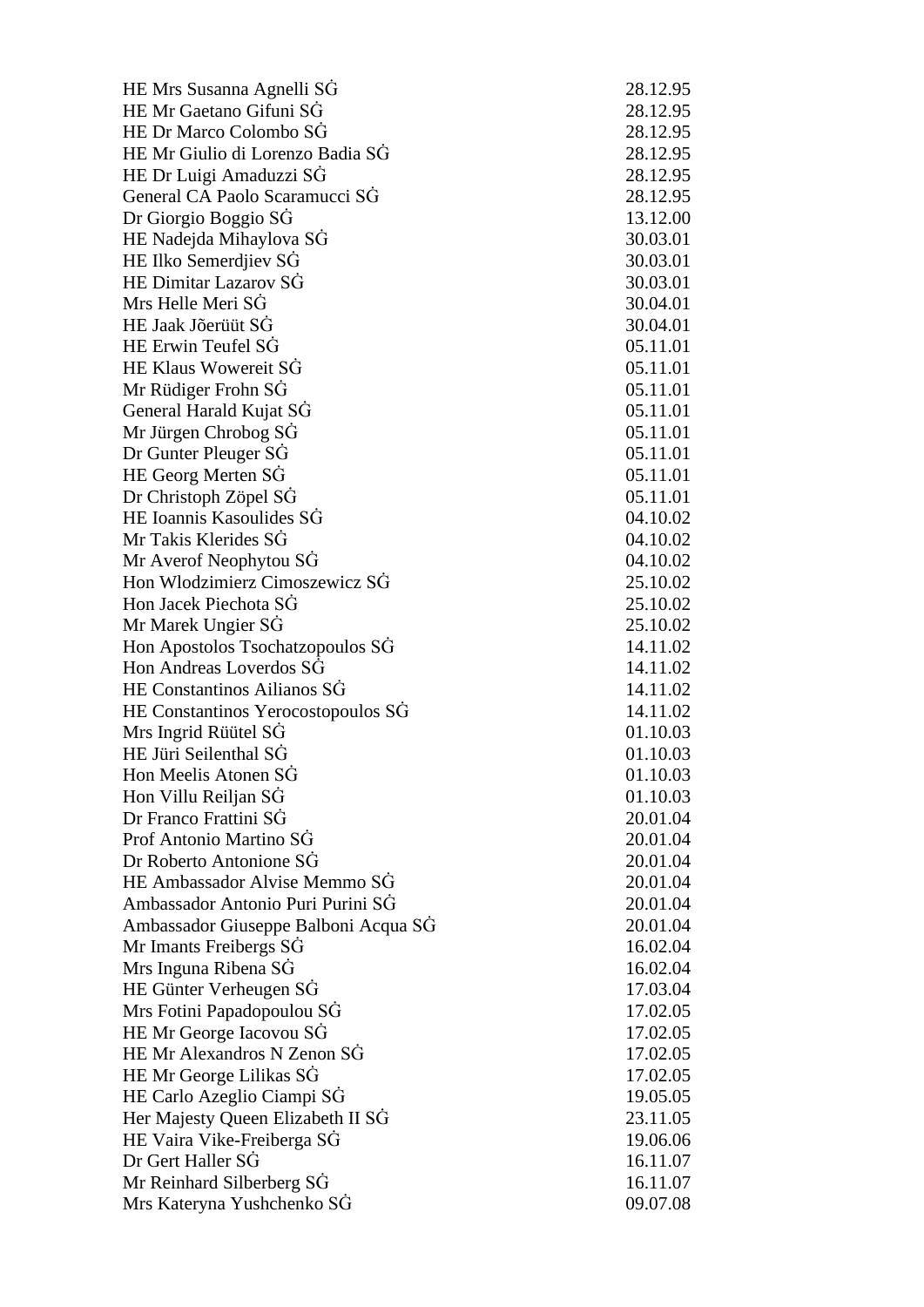| Dr Maria Alves Da Silva Cavaco Silva SG | 12.11.08 |
|-----------------------------------------|----------|
| Lord Igor Judge SG                      | 13.12.08 |
| Mrs Maria Kaczyńska SG                  | 26.01.09 |
| Mrs Zorka Parvanova SG                  | 20.10.09 |
| Her Majesty Queen Sofía SG              | 25.11.09 |
| Mr Alfredo Mantica SG                   | 30.06.10 |
| Mrs Maria Basescu SG                    | 07.10.10 |
| Mr Jacques Barrot SG                    | 18.02.11 |
| Mrs Margit Fischer SG                   | 24.04.12 |
| HE Dalia Grybauskaite SG                | 29.05.12 |
| HE Mrs Evelin Ilves SG                  | 31.05.12 |
| HE Mr Miltiadis Varvitsiotis SG         | 13.02.14 |
| Hon Angelino Alfano SG                  | 13.09.17 |
| HE Giovanni Umberto De Vito SG          | 13.09.17 |
| Dr Ugo Zampetti SG                      | 13.09.17 |
| Hon Khemaies Jhinaouni SG               | 05.02.19 |

### **THE NATIONAL ORDER OF MERIT**

# **Honorary Companions with Breast Star**<sup>2</sup>

| Dr Gaetano Scelba KOM                    | 28.12.95 |
|------------------------------------------|----------|
|                                          |          |
| Prof Vincenzo Sammartino KOM             | 28.12.95 |
| Mr Michele Cosentino KOM                 | 28.12.95 |
| HE Fra Ludwig Hoffman von Rumerstein KOM | 13.01.00 |
| HE Albrecht Freiherr von Boeselager KOM  | 13.01.00 |
| HE Marquis Gian Luca Chiavari KOM        | 13.01.00 |
| HE Don Sforza Ruspoli KOM                | 24.05.00 |
| HE Roumen Hristov KOM                    | 30.03.01 |
| <b>HE Ilia Lazarov KOM</b>               | 30.03.01 |
| Mrs Aino Lepik von Wirèn KOM             | 30.04.01 |
| Mr Walter Karschies KOM                  | 05.11.01 |
| Dr Wolfgang Schultheiss KOM              | 05.11.01 |
| Mr Michael Steiner KOM                   | 05.11.01 |
| Dr Klaus Erich Scharioth KOM             | 05.11.01 |
| Mr Busso von Alvensleben KOM             | 05.11.01 |
| Mr Pantelis Kouros KOM                   | 04.10.02 |
| Mr Jan Truszezynski KOM                  | 25.10.02 |
| Mr Andrzej Majkowski KOM                 | 25.10.02 |
| Mr Heike Loot KOM                        | 01.10.03 |
| Squad Admiral Sergio Biraghi KOM         | 20.01.04 |
| Prefect Alberto Ruffo KOM                | 20.01.04 |
| Dr Arrigo Levi KOM                       | 20.01.04 |
| Dr Francesco Alfonso KOM                 | 20.01.04 |
| Dr Paolo Peluffo KOM                     | 20.01.04 |
| Prof Louis Godart KOM                    | 20.01.04 |
| Prof Gianfranco Mazzuoli KOM             | 20.01.04 |
| Ambassador Giovanni Castellaneta KOM     | 20.01.04 |
| Min Plen Cesare Maria Ragaglini KOM      | 20.01.04 |
| Min Plen. Gianpiero Massolo KOM          | 20.01.04 |

 $\frac{1}{2}$  As provided by LN 162 of 14/11/95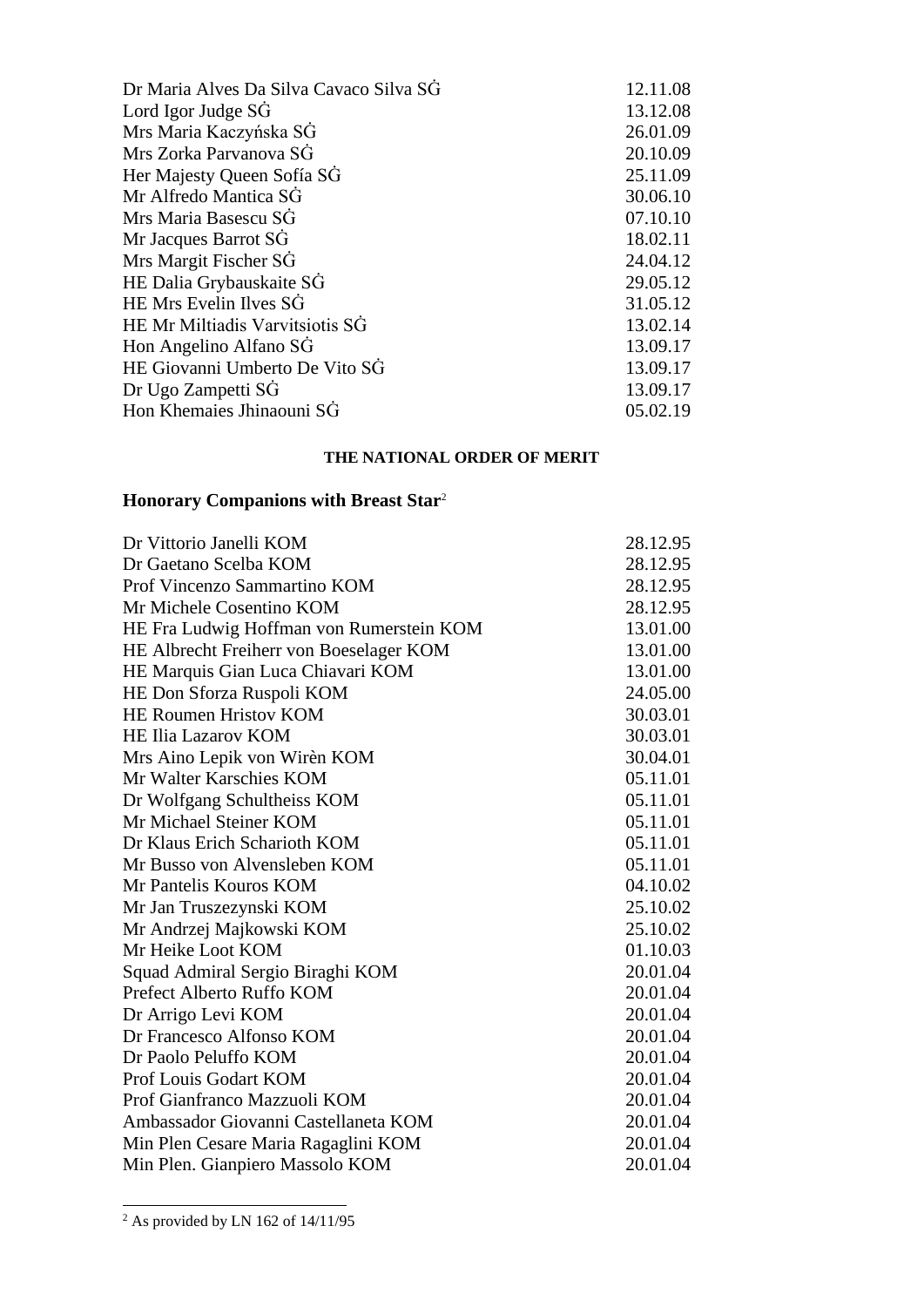| Min Plen Paolo Pucci di Benisichi KOM                | 20.01.04 |
|------------------------------------------------------|----------|
| Min Plen Umberto Lucchesi Palli KOM                  | 20.01.04 |
| Dr Roberto Formigoni KOM                             | 20.01.04 |
| Dr Gabriele Albertini KOM                            | 20.01.04 |
| Dr Salvatore Cuffaro KOM                             | 20.01.04 |
| Mr Guido Lo Porto KOM                                | 20.01.04 |
| General Giovanni Mocci KOM                           | 19.05.05 |
| Hon Giovanni Caracciolo di Vietri KOM                | 19.05.05 |
| Hon Leonardo Visconti di Modrone KOM                 | 19.05.05 |
| HE Mr Abdelbaki Hermassi KOM                         | 02.06.05 |
| HE Mr Mohamed Nouri Jouini KOM                       | 02.06.05 |
| HE Mr Abdelwaheb Abdallah KOM                        | 02.06.05 |
| HE Mr Mohamed Guediche KOM                           | 02.06.05 |
| Prof Imants Freibergs KOM                            | 19.06.06 |
| Mr Artis Pabriks KOM                                 | 19.06.06 |
| Dr Rui Carlos Pereira KOM                            | 28.12.07 |
| HE Mr Paolo Andrea Trabalza KOM                      | 30.06.10 |
| Major Norbert Darabos KOM                            | 24.04.12 |
| Dr Renè Pollitzer KOM                                | 24.04.12 |
| Dr Johannes Kyrle KOM                                | 24.04.12 |
| Dr Petra Schneebauer KOM                             | 24.04.12 |
| HE Mrs Ene Ergma KOM                                 | 31.05.12 |
| Mr Urmas Paet KOM                                    | 31.05.12 |
| HE Ms Valentina Ivanovna Matvienko KOM               | 13.12.13 |
| HE Mr Kyriakos Gerontopoulos KOM                     | 13.02.14 |
| HE Mr Alexandros Rallis KOM                          | 13.02.14 |
| HE Mr Constantin Georgiou KOM                        | 13.02.14 |
| Prince Alwaleed Bin Talal Bin Abdulaziz Alsaud KOM   | 13.12.14 |
| HE János Graf Esterházy de Galántha KOM              | 15.04.15 |
| HE Dominique, Prince de La Rochefoucauld-Montbel KOM | 15.04.15 |
| Dr Simone Guerrini KOM                               | 13.09.17 |
| Mr Gianfranco Astori KOM                             | 13.09.17 |
| HE Emanuela D'Alessandro KOM                         | 13.09.17 |
| Gen Roberto Corsini KOM                              | 13.09.17 |
| Dr Giovanni Grasso KOM                               | 13.09.17 |
| Min. Plen. Riccardo Guariglia KOM                    | 13.09.17 |
| <b>HE Donald Tusk KOM</b>                            | 13.12.17 |
| He Zyed Bouzouita KOM                                | 05.02.19 |

# **Honorary Companions**

| HE Count Don Carlo Marullo di Condojanni KOM   | 08.10.92 |
|------------------------------------------------|----------|
| Dr Alberto Bernardes Costa KOM                 | 10.10.94 |
| Dr Alfredo Duarte Costa KOM                    | 10.10.94 |
| Dr Mario Ruivo KOM                             | 10.10.94 |
| Dr Estrela Serrano KOM                         | 10.10.94 |
| Mr Baltazar Ferreira KOM                       | 10.10.94 |
| Dr Alberto Cerqueira di Oliveira KOM           | 10.10.94 |
| Mr Gaetano Cortese KOM                         | 28.12.95 |
| Mr Pasquale Terraciano KOM                     | 28.12.95 |
| HE Ambassador Dr Francesco Guariglia KOM       | 13.01.00 |
| HE Prince Don Paolo F Boncompagni Ludovisi KOM | 13.01.00 |
|                                                |          |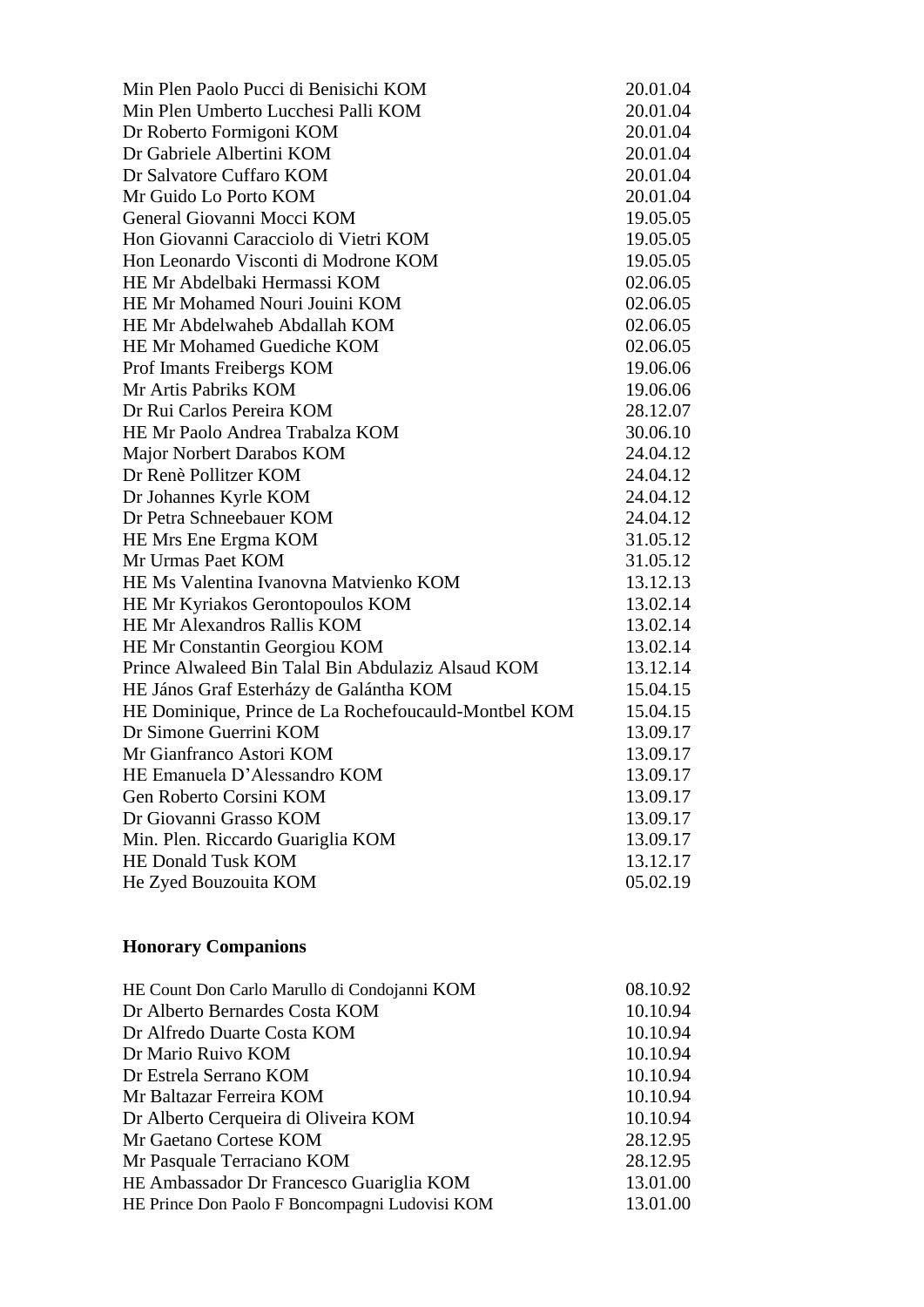| Mrs Nery Terzieva KOM                     | 30.03.01 |
|-------------------------------------------|----------|
| Mr Indrek Tarand KOM                      | 30.04.01 |
| Mr Uno Lõhmus KOM                         | 30.04.01 |
| Mr Christodoulos Pasiardis KOM            | 04.10.02 |
| Mr Christos Patsalides KOM                | 04.10.02 |
| Mr Alexandros Zenon KOM                   | 04.10.02 |
| Hon John Beveratos KOM                    | 14.11.02 |
| Hon Theodoros Sotiropoulos KOM            | 14.11.02 |
| HE Danae-Madeleine Koumanakou KOM         | 14.11.02 |
| Mr Dimitrios Avramopoulos KOM             | 14.11.02 |
| Mr Tarmo Mänd KOM                         | 01.10.03 |
| Mr Toomas Luman KOM                       | 01.10.03 |
| Mr Raul Mälk KOM                          | 01.10.03 |
| Min. Plen. Michele Valensise KOM          | 20.01.04 |
| Dr Filippo Romano KOM                     | 20.01.04 |
| Counsellor Maria Letizia Puglisi KOM      | 20.01.04 |
| Dr Massimo Sgrelli KOM                    | 20.01.04 |
| Counsellor Giovanni Maria Veltroni KOM    | 20.01.04 |
| Dr Sebastiano Cardi KOM                   | 20.01.04 |
| Dr Pietro Sebastiani KOM                  | 20.01.04 |
| HE Mr Jānis Lūsis KOM                     | 16.02.04 |
| Ambassador Mārtinš Perts KOM              | 16.02.04 |
| Mr Mārtinš Bondars KOM                    | 16.02.04 |
| Ambassador Tasos Tzionis KOM              | 17.02.05 |
| Ambassador Athena Mavronicolas KOM        | 17.02.05 |
| Mr Giuseppe Perrone KOM                   | 19.05.05 |
| Mr Oussama Romdhani KOM                   | 02.06.05 |
| HE Mr Naceur Mestiri KOM                  | 02.06.05 |
| Mr Abdelhamid Slama KOM                   | 02.06.05 |
| Mr Ali Seriati KOM                        | 02.06.05 |
| Mr Afif Garbouj KOM                       | 02.06.05 |
| Mr Mohsen Rehim KOM                       | 02.06.05 |
| Mr Normans Penke KOM                      | 19.06.06 |
| Mr Artis Bertulis KOM                     | 19.06.06 |
| HE István Kovács KOM                      | 31.05.07 |
| HE Mónika Lamperth KOM                    | 31.05.07 |
| Mr László Várkonyi KOM                    | 31.05.07 |
| Mr Miklós Merényi KOM                     | 31.05.07 |
| Mr Sándor Tari KOM                        | 31.05.07 |
| Mr Fülöp Benedek KOM                      | 31.05.07 |
| HE Dr Wolf Kischlat KOM                   | 16.11.07 |
| Mr Hans Raidel KOM                        | 16.11.07 |
| Mrs Eva Luise Köhler KOM                  | 16.11.07 |
| HE Karl Andreas Freiherr Von Stenglin KOM | 16.11.07 |
| Mr Ernst-Reinhard Beck KOM                | 16.11.07 |
| Mr Nikola Kolev KOM                       | 20.10.09 |
| Mr Ramon Pérez Alonso KOM                 | 25.11.09 |
| HE Francisco Javier Vallaure De Acha KOM  | 25.11.09 |
| HE Felipe Carlos Victoria De Ayala KOM    | 25.11.09 |
| Mr Jose' Avelino Barros Caballero KOM     | 25.11.09 |
| <b>HE Manuel Barros Vales KOM</b>         | 25.11.09 |
| Mr Don Rafael Conde De Saro KOM           | 25.11.09 |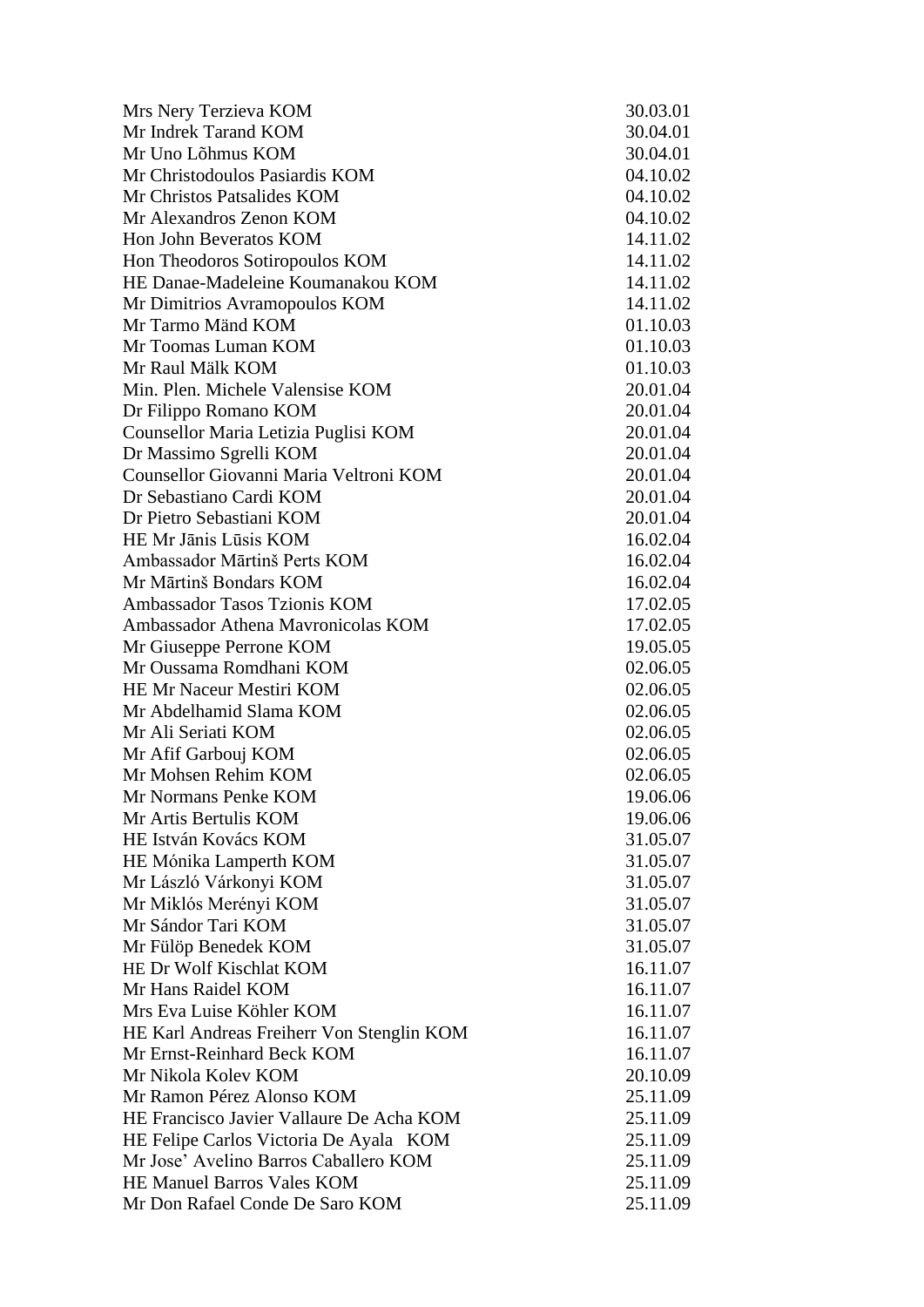| HE Julio Albi De La Cuesta KOM              | 25.11.09 |
|---------------------------------------------|----------|
| Mr Fernando Nogals Alvarez KOM              | 25.11.09 |
| HE Juan Gonzalez-Cebrian Tello KOM          | 25.11.09 |
| HE José Cabrera Garcia KOM                  | 25.11.09 |
| HE Maria Isabel Vicandi Plaza KOM           | 25.11.09 |
| Mr José Miguel Corvinos Lafuente KOM        | 25.11.09 |
| HE Ricardo Diez-Hochleitner Rodriguez KOM   | 25.11.09 |
| HE Alfonso Sanz Portolés KOM                | 25.11.09 |
| Mr Angel Ribado KOM                         | 25.11.09 |
| Mr Miguel Villarroya KOM                    | 25.11.09 |
| Mr Don Luis Felipe Fernandez De La Peña KOM | 25.11.09 |
| Dr Donato Marra KOM                         | 30.06.10 |
| Prof Carlo Guelfi KOM                       | 30.06.10 |
| Ambassador Rocco Cangolesi KOM              | 30.06.10 |
| General Rolando Mosca Moschini KOM          | 30.06.10 |
| Dr Richard Schenz KOM                       | 24.04.12 |
| Dr Helmut Freudenschuss KOM                 | 24.04.12 |
| Mrs Merike Kokajev KOM                      | 31.05.12 |
| Mr Marko Mihkelson KOM                      | 31.05.12 |
| Mr Alar Streimann KOM                       | 31.05.12 |
| Mr Siim Raie KOM                            | 31.05.12 |
| HE Ven. Bailiff Fra' Edward Critien KOM     | 15.04.15 |
| HE Ambassador Alberto Leoncini Bartoli KOM  | 15.04.15 |
| HE Ing. Umberto Di Capua KOM                | 15.04.15 |
| Min. Plen. Francesco Di Nitto KOM           | 13.09.17 |
| Mr Marim Raykov KOM                         | 05.02.18 |
| Mr Moez Belkhodja KOM                       | 05.02.19 |
| Mrs.Saida Ibn Garrach KOM                   | 05.02.19 |
| Mr Raouf Mradaa KOM                         | 05.02.19 |
| Mr Firas Gafrachi KOM                       | 05.02.19 |

# **Honorary Officers**

| Lt Col Vasco Travassos Valdez UOM | 10.10.94 |
|-----------------------------------|----------|
| Mr Pier Attinio Forlano UOM       | 28.12.95 |
| Ms Antonella Uneddu UOM           | 28.12.95 |
| Mr Michele di Gianni UOM          | 21.09.96 |
| Mr Joachim Hietzig UOM            | 21.09.96 |
| Mr John M Louisides UOM           | 21.09.96 |
| Mr Otto Techau UOM                | 21.09.96 |
| Mr Charles Vassallo UOM           | 21.09.96 |
| Prof Alain Blondy UOM             | 31.03.98 |
| Mr Vernon R Loucks Jr UOM         | 31.03.98 |
| Eng Pasquale Pistorio UOM         | 31.03.98 |
| Rear Admiral Roberto Baggioni UOM | 13.12.00 |
| Mr Yaroslav Goley UOM             | 30.03.01 |
| Mr Vladimir Kissyov UOM           | 30.03.01 |
| Mr Dimitar Tzanchev UOM           | 30.03.01 |
| Mr Andrus Ansip UOM               | 30.04.01 |
| HE Toivo Tasa UOM                 | 30.04.01 |
| Mr Werner Wnendt UOM              | 05.11.01 |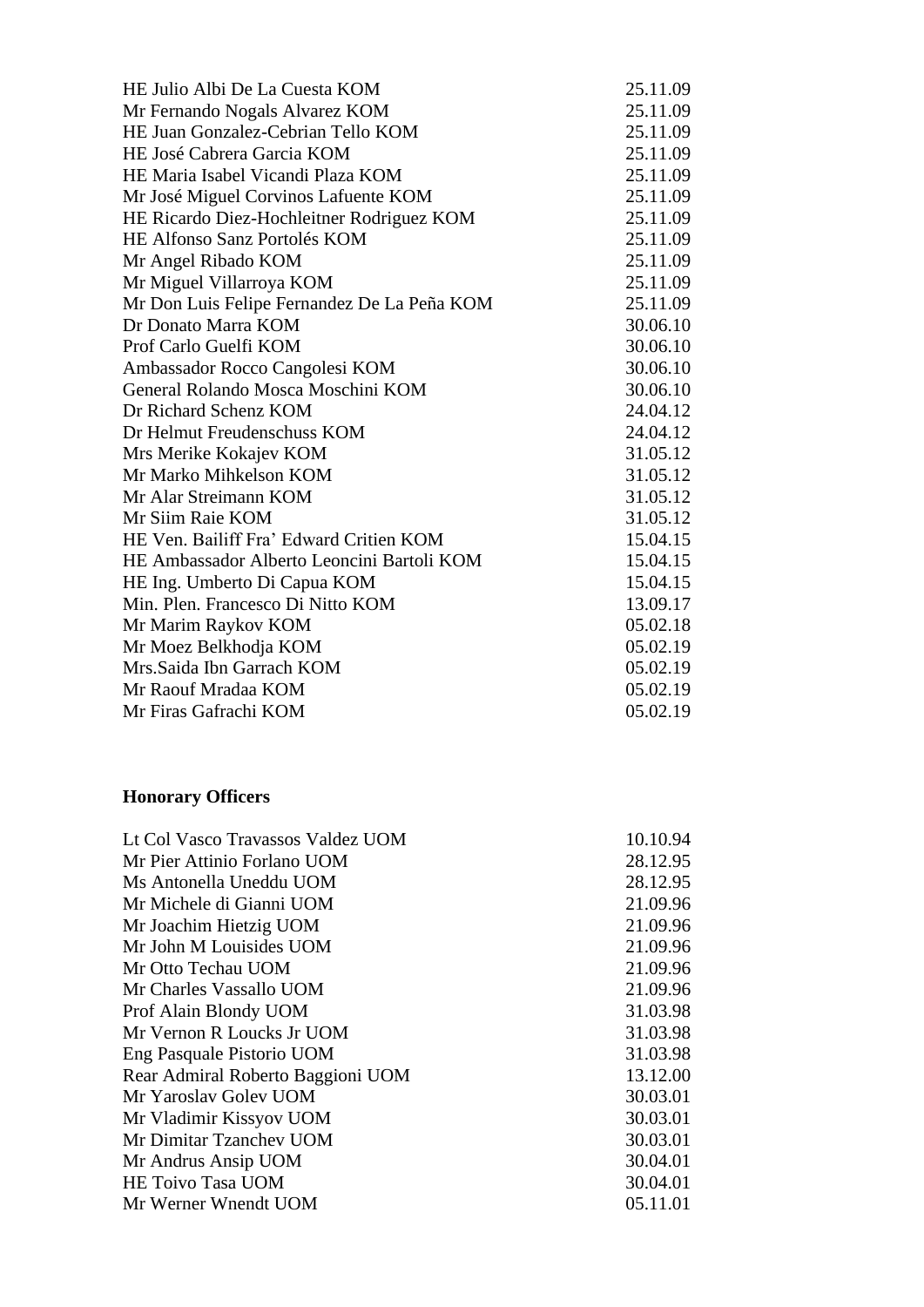| Ms Gudrun Maria Sräga UOM                 | 05.11.01 |
|-------------------------------------------|----------|
| Dr Ursula Freifrau von Langermann UOM     | 05.11.01 |
| Prof Dr.h.c. Viktor Dulger UOM            | 13.12.01 |
| Mr Eugene F Loveland UOM                  | 21.09.02 |
| Mr Constantin Rallis UOM                  | 14.11.02 |
| Prof Quentin Hughes UOM                   | 13.12.02 |
| Mr Branco Lustig UOM                      | 13.12.02 |
| Prof. Herbert Michael Gilles UOM          | 13.12.03 |
| Mr Maris Riekstins UOM                    | 16.02.04 |
| Mr Gundars Bojars UOM                     | 16.02.04 |
| Dr David H Trump UOM                      | 13.12.04 |
| Ambassador Ronald Gallimore UOM           | 13.12.05 |
| Mrs Athina Martinos UOM                   | 13.12.05 |
| Mr Konstantinos Kalogeropoulos UOM        | 21.09.06 |
| Mr András Gulyás UOM                      | 31.05.07 |
| Mrs Michaela Küchler UOM                  | 16.11.07 |
| Captain Klaus-Michael Nelte UOM           | 16.11.07 |
| Ambassador Molly Bordonaro UOM            | 05.02.09 |
| Mr Fernando Moron Ruiz UOM                | 25.11.09 |
| Mr Angel Merida Diaz UOM                  | 25.11.09 |
| Mr Luis Maria Cacho Lopez UOM             | 25.11.09 |
| Mr Toribio de Prado Perez UOM             | 25.11.09 |
| Mr Diego Martinez Belio UOM               | 25.11.09 |
| Mr Antonio Perez-Hernandez Duran UOM      | 25.11.09 |
| Mr Vincente Garcia-Mochales Gutierrez UOM | 25.11.09 |
| Mr Don Martin Javier Perez UOM            | 25.11.09 |
| Mr John Joseph Aquilina UOM               | 13.12.09 |
| Mr Shaun Wallis UOM                       | 13.12.09 |
| Dr Pasquale Cascella UOM                  | 30.06.10 |
| Mr Nicola Di Giannantonio UOM             | 30.06.10 |
| Hon Stefano Ronca UOM                     | 30.06.10 |
| Hon Guiseppe Buccino Grimaldi UOM         | 30.06.10 |
| Hon Francesco Azzarello UOM               | 30.06.10 |
| Mr Pier Luigi Zamporlini UOM              | 30.06.10 |
| Chev Joseph S Micallef UOM                | 21.09.11 |
| Mr Margus Laidre UOM                      | 31.05.12 |
| Mr Toomas Sildam UOM                      | 31.05.12 |
| Mr Andres Tomasberg UOM                   | 31.05.12 |
| Ms Jana Vanaveski UOM                     | 31.05.12 |
| Mr Andres Vosman UOM                      | 31.05.12 |
| Mr Erki Holmberg UOM                      | 31.05.12 |
| Mrs Piret Reintamm Benno UOM              | 31.05.12 |
| Mrs Ann Hänni UOM                         | 31.05.12 |
| Mrs Kristen Lahtein UOM                   | 31.05.12 |
| Mr Urmas Sukles UOM                       | 31.05.12 |
| Mr Daniel Rondeau UOM                     | 13.12.12 |
| Mr Alain Dutheil UOM                      | 13.12.13 |
| Mr Konstantinos Gerontopoulos             | 13.02.14 |
| Mr Dimitrios Mandylis                     | 13.02.14 |
| Mr Vasileios Gkalogiannis                 | 13.02.14 |
| Mr Dimitrios Zevelakis                    | 13.02.14 |
| Mr Frank Zarb UOM                         | 13.12.14 |
| Mr Christophe Drzyzdzinski UOM            | 15.04.15 |
|                                           |          |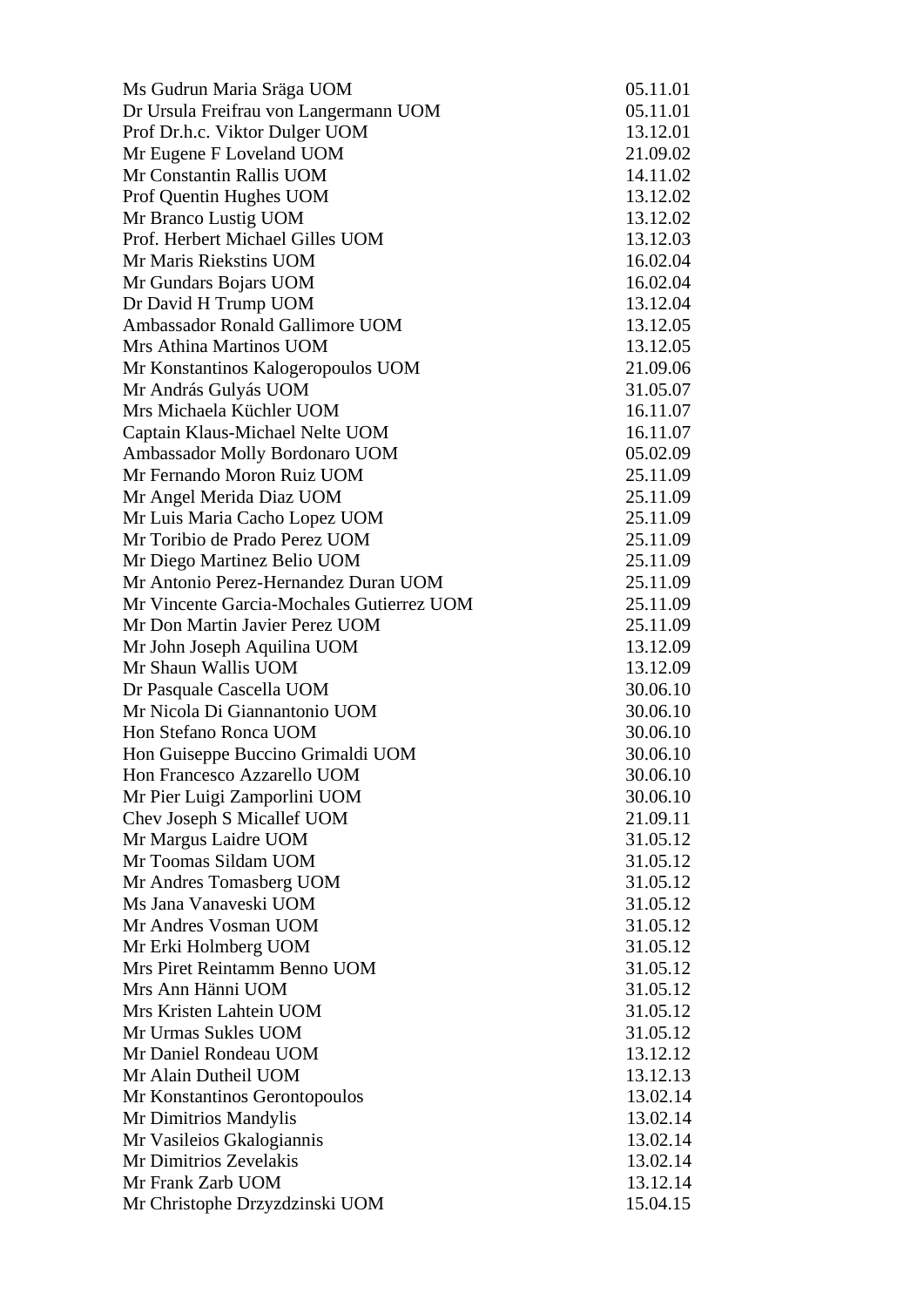| Mr Leonardo Marra UOM                          | 15.04.15 |
|------------------------------------------------|----------|
| Baron Eugenio Ajroldi di Robbiate UOM          | 15.04.15 |
| Lord Jonathan Marland UOM                      | 13.12.15 |
| Ms Gina Abercrombie-Winstanley UOM             | 13.12.16 |
| Mr Sandro Gozi UOM                             | 13.12.16 |
| Lord Peter Mandelson UOM                       | 13.12.16 |
| Mr Rachid Marif UOM                            | 13.12.16 |
| Mr Jacopo Albergoni UOM                        | 13.09.17 |
| Mr Borislav Tzvetkov Boyanov UOM               | 13.12.17 |
| Mr Jubran Taweel UOM                           | 13.12.17 |
| Baron Emmanuele FM Emanuele di Villabianca UOM | 13.12.18 |
| Mr Michio Endo UOM                             | 13.12.18 |
| Mr Mohammed Khinissi UOM                       | 05.02.19 |
| Mr Mondher Mami UOM                            | 05.02.19 |
| Mrs Aida Kelibi UOM                            | 05.02.19 |
| Mrs Yosra Souiden UOM                          | 05.02.19 |
| Prof Jovan Kurbalija UOM                       | 13.12.19 |
|                                                |          |

### **Honorary Members**

| Colonel Basilio Rampulla MOM       | 20.01.93 |
|------------------------------------|----------|
| Dr Luiz de Albuquerque Veloso MOM  | 10.10.94 |
| Mr Americo Ferreira MOM            | 10.10.94 |
| Mr Guenter Merten MOM              | 13.12.95 |
| Lt Col Edoardo Girone MOM          | 28.12.95 |
| Capt Giorgio Pieraccini MOM        | 28.12.95 |
| Mr Noel Judd MOM                   | 21.09.96 |
| Mr Jean Bechara MOM                | 31.03.98 |
| Comm Dr. Alfred Klima MOM          | 31.03.98 |
| Mr Paul Rudolf Kraemer MOM         | 31.03.98 |
| Chev Joseph Stephen Micallef MOM   | 31.03.98 |
| Mr Terry Muscat MOM                | 31.03.98 |
| Sen Mrs Hannetraud Schultheiss MOM | 31.03.98 |
| Mrs Janatha Stubbs MOM             | 13.12.98 |
| Dr Giorgio Bonsanti MOM            | 15.06.99 |
| Prof Guido Clemente MOM            | 15.06.99 |
| Mr Ivan Magri-Overend MOM          | 13.12.99 |
| Prof Dr Dr Helga Reimann MOM       | 13.12.99 |
| Mr Peter Stoyanovitch MOM          | 30.03.01 |
| Dr Toomas Kiho MOM                 | 30.04.01 |
| Ms Riina Tõnn MOM                  | 30.04.01 |
| Mr Norbert Schyja MOM              | 05.11.01 |
| Ms Heike Nagora MOM                | 05.11.01 |
| Dr Paolo U Cosulich MOM            | 21.09.02 |
| Mr Ahmad Houboubati MOM            | 21.09.02 |
| Dr Giorgio Vincenzini MOM          | 21.09.02 |
| Mr Nearchos Palas MOM              | 04.10.02 |
| Mrs Elengo Rangou MOM              | 04.10.02 |
| Mr Antonios Pavlidis MOM           | 14.11.02 |
| Dr Daniela D'Orlandi MOM           | 20.01.04 |
| Dr Antonio Cazzella MOM            | 20.01.04 |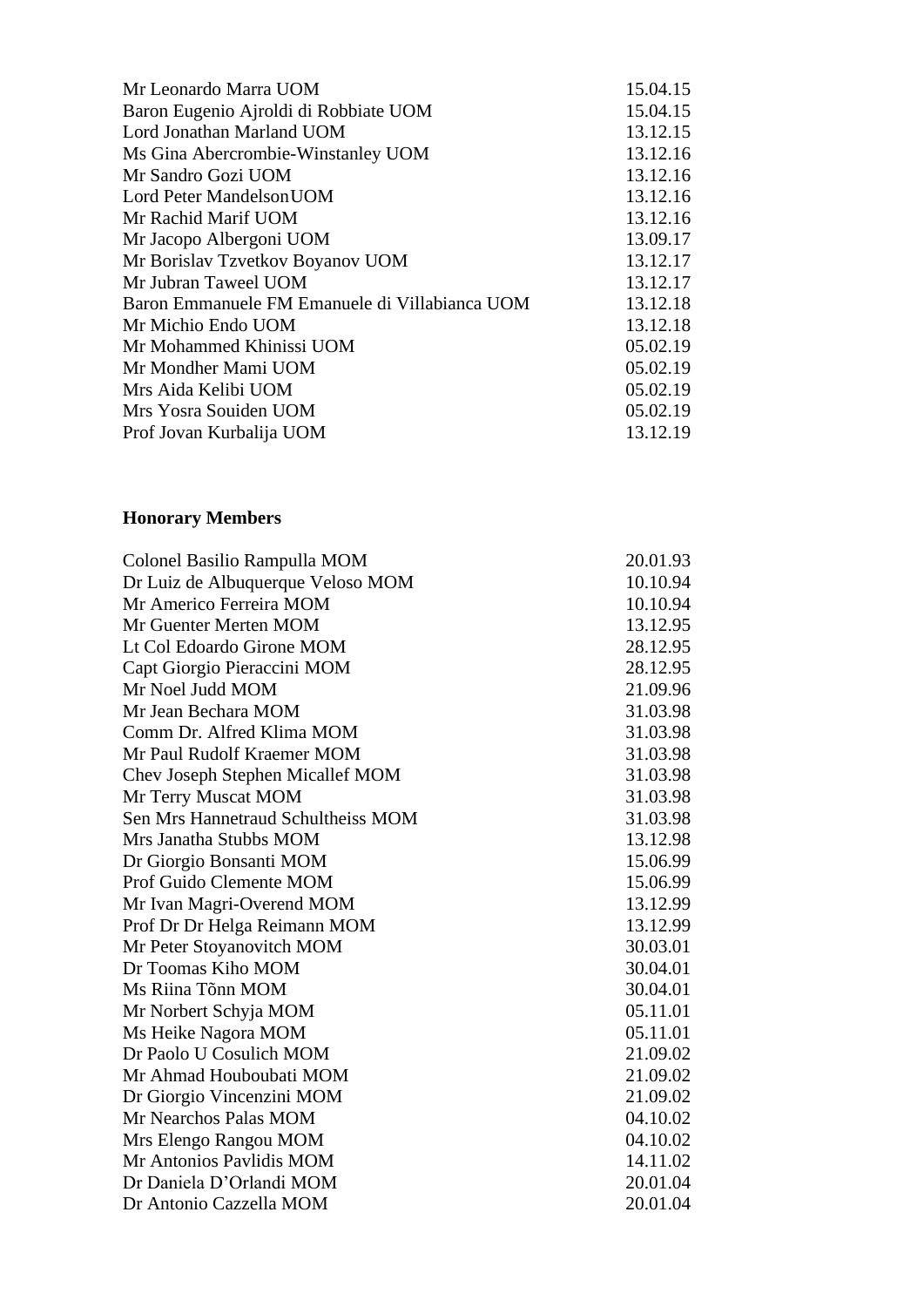| M llo Luigi Pisciottta MOM                         | 20.01.04 |
|----------------------------------------------------|----------|
| Mr Andreja Pildegovics MOM                         | 16.02.04 |
| Ambassador Karlis Eihenbaums MOM                   | 16.02.04 |
| Mr Elpidoforos Economou MOM                        | 17.02.05 |
| Mr Charalambos Michael MOM                         | 17.02.05 |
| Mr Niphan Benjavilas MOM                           | 21.09.06 |
| Mr Samir Yehia El Alaily MOM                       | 21.09.06 |
| Mr Herman J Stevens MOM                            | 21.09.06 |
| Mr Leslie Cassar MOM                               | 13.12.06 |
| Mr Santo Salvatore Portera MOM                     | 13.12.06 |
| Mr György Szabó MOM                                | 31.05.07 |
| Mr László Makk MOM                                 | 31.05.07 |
| Mr Andrew Gatesy MOM                               | 13.12.07 |
| Mr Joseph Edward Montebello MOM                    | 13.12.07 |
| Mr Luigi Pezzoli MOM.                              | 13.12.07 |
| Dr Claudia Sagona MOM                              | 13.12.07 |
| Mrs Gloria Avendano Layunta MOM                    | 25.11.09 |
| Mr Felix Pablo Rico Carpeño MOM                    | 25.11.09 |
| Dr Aurora Russi MOM                                | 30.06.10 |
| Dr Gaia La Cognata MOM                             | 30.06.10 |
| Mrs Maria Grazia di Lauro MOM                      | 30.06.10 |
| Mr Giorgio Pettinelli MOM                          | 30.06.10 |
| Ms Marcella Scotto di Vettimo MOM                  | 30.06.10 |
| Dr Joseph Elias Khoury MOM                         | 13.12.10 |
| Mr David Walsh MOM                                 | 13.12.10 |
| Dr Thomas Stöecker MOM                             | 21.09.11 |
| Ms Krystyna Mikulanka MOM                          | 21.09.11 |
| Mr Timothy Rowland Morley MOM                      | 13.12.11 |
| Mrs Merje Stanciene MOM                            | 31.05.12 |
| Mr Mikk Rebane MOM                                 | 31.05.12 |
| Ms Sigrid Herodes MOM                              | 31.05.12 |
| Ms Kadri Roosimägi MOM                             | 31.05.12 |
| Mrs Sirje Sepaste MOM                              | 31.05.12 |
| Major Endrik Mõistlik MOM                          | 31.05.12 |
| Lt Sven Liister MOM                                | 31.05.12 |
| Mr Priit Altmäe MOM                                | 31.05.12 |
| Mr John William Halinski MOM                       | 13.12.12 |
| Ms Margrith Lütschg-Emmenegger MOM                 | 13.12.13 |
| Mr Abdurazagh Ismail Zmirli MOM                    | 13.12.13 |
| Mr John Constable Straker MOM                      | 15.04.15 |
| Mr Pierfrancesco Vago MOM                          | 13.12.15 |
| Mr Stephan Drewes MOM                              | 13.12.16 |
| Mr Alexander Piltz MOM                             | 13.12.16 |
| Mr Akram Elaatar MOM                               | 05.02.19 |
| Prof Joseph A Buttigieg MOM (awarded posthumously) | 13.12.19 |